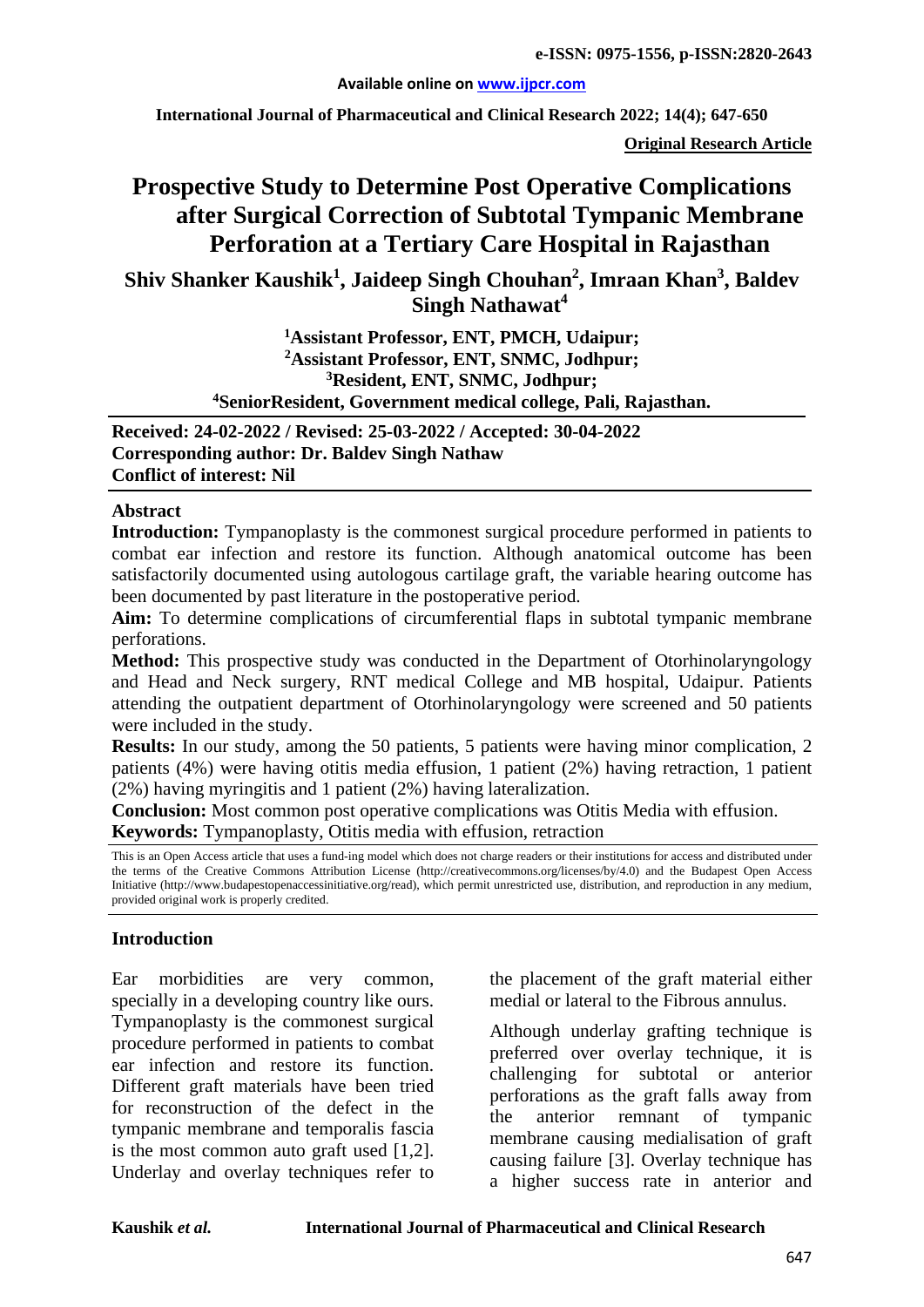subtotal tympanic membrane perforations, but serious complications including lateralization, blunting and cholesteatoma formation may occur [3,4].

Classically described vascular strip technique has some limitations with respect to anterior and large or subtotal perforations.

Although temporalis fascia graft isconsidered as the gold standard for the repair of tympanic membrane defect in chronic otitis media (COM), it is challenging for subtotal/large perforation due to its poor graft uptake rate. It could be due to the presence of minimal residual tympanic membrane (TM) left for the lateral support of the graft. Although anatomical outcome has been satisfactorily documented using autologous cartilage graft, the variable hearing outcome has been documented by past literature in the postoperative period [1,2]. The index study has been designed to study the outcomes and complications of circumferential flaps in subtotal perforations.

# **Methodology:**

This prospective study was conducted in the department of Otorhinolaryngology and Head and Neck surgery, RNT medical College and MB hospital, Udaipur. Patients attending the outpatient department of Otorhinolaryngology were screened and 50 patients were included in the study.

# **Method of collection of data**

- Detailed history was taken followed by clinical examination.
- Selected patients were investigatedby doing Tuning fork tests, Pure Tone Audiometry before and after tymanoplasty.
- Follow up ofpatient was done on1stmonth, 3rdmonth and 6thmonth

and patient would be subjected to tested for Pure Tone Audiometry.

#### **Inclusion criteria**

- Chronic suppurative otitis media of tubotympanic type with Anterior large and subtotal perforations
- Age group of patients 15 to 60 years and both the sexes.

#### **Exclusion criteria**

- Cases of chronic suppurative otitis media of atticoantral type,
- Cases of chronic suppurative otitis media with ossicular discontinuity.
- Cases of chronic suppurative otitis media withextensive disease requiring exteriorizing procedure like modified radical Mastoidectomy.

#### **Results:**

In the present study, it was observed that the majority of patients, 14 (28%) were in the age group of 31-35 years followed by 12 (24%) patients in the age group of 36- 40 years.

The minimum age was 17 years and maximum age was 49 years. The mean age was 31.68±9.19 years. Present study had 28 female and 22 male.

Out of 50 patients, 4 patients (8%) had dry ear for duration upto 1 month, 12 patients (24%) for 1-2 months and 34 patients (68%) for more than 2 months. Among 50 patients selected, 26 patients (52%) were having the history of discharge for 1-5 years, 21 patients (42%) for 5-10 years and only 2 patients (4%) were having discharging ear for more than 10 years.

The overall result of study shows that out of 50 patients, the successful graft uptake was seen in 48 patients (96%) at the end of third postoperative month in 2 patients (4%) rejection of graft was observed.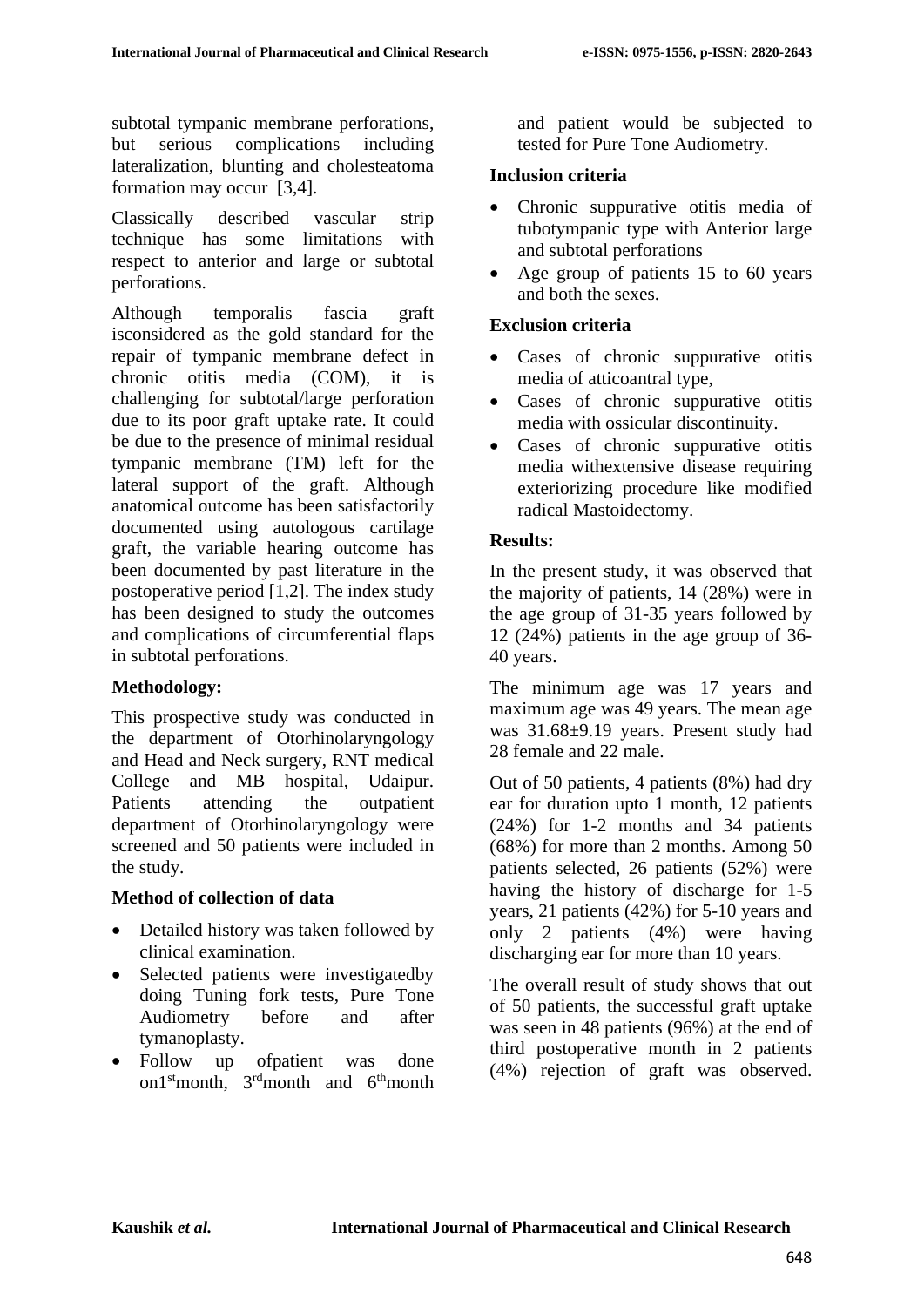| $A-B$ gap in dB | <b>Number of patients</b> | $\frac{6}{9}$ |
|-----------------|---------------------------|---------------|
| $10-25$ dB      |                           | 22.0          |
| $26-40$ dB      | 35                        | 70.0          |
| 41-55 $dB$      |                           | 8.0           |

#### **Table 1: Preoperative (A-B gap) in dB**

Among 50 patients, 11 patients (22%) were having the A-B gap 10-25 dB, 35 patients (70%) patients were having the A-B gap 26-40 dB and 4 patients (8%) were having the A-B gap 41- 55 dB.

**Table 2: Postoperative hearing gain (A-B gain in dB)**

| Hearing gain in $(AB)$ $(dB)$ | <b>Number of patients</b> | $\frac{6}{6}$ |
|-------------------------------|---------------------------|---------------|
| $<$ 10 dB                     |                           | 8.0           |
| $10-20$ dB                    | 28                        | 56.0          |
| $21-30$ dB                    |                           | 36.0          |

In this study, 28 patients (56%) were having postoperative hearing gain (A-B gain in dB) was 10-20 dB, 18 patients (36%) were having postoperative hearing gain was 21-30 dB and in 4 patients (8%) postoperative hearing gain was <10 dB.

| <b>Complications</b>  | <b>Number of patients</b> | $\frac{6}{9}$ |
|-----------------------|---------------------------|---------------|
| Otitis media effusion |                           | 4.U           |
| Retraction            |                           |               |
| <b>Myringitis</b>     |                           |               |
| Lateralization        |                           |               |

**Table 3: Complications in 50 cases**  $(N = 50)$ 

In our study, among the 50 patients, 5 patients were having minor complication, 2 patients (4%) were having otitis media effusion, 1 patient (2%) having retraction, 1 patient (2%) having myringitis and 1 patient (2%) having lateralization.

# **Discussion:**

In our study, follow up was done after 3 months and we found that in 48 (96%) patients the tympanic membrane graft was intact and 2 (4%) patient, residual perforation were present. In our study, the overall graft acceptance rate with circumferential flap elevation was 96%.

In our study preoperatively 92% of the cases presented with air bone gap in the range of 10-40 dB. Degree of hearing loss was mild in 42%, moderate in 54%, hearing gain of 10-30 dB was achieved in 92% of the cases. 10% of the cases suffered minor complication like ottis media with effusion (4%), retraction (2%), myringitis (2%) and lateralization (2%).

In a study by Schilder A G , he elevated fibrous annulus along with the

tympanomeatal flap anterosuperiorly over the Eustachian tube where 2-4 mm tunnel was made through which the graft was pulled out anterior meatal skin. [5]

In a study by Schraff et al. [6] where he first elevated the fibrous annulus from bony sulcus followed by the elevation of canal skin over the antero-superior quadrant retrogradely and underlay grafting was done by placing the graft between the raw bone and the anterior meatal skin. He found encouraging postoperative results with 94.5% graft uptake without any serious complication.

In a study by Guneri et al. [7] included 20 patients of COM who underwent circumferential subannular grafting in type 1 tympanoplasty demonstrated successful